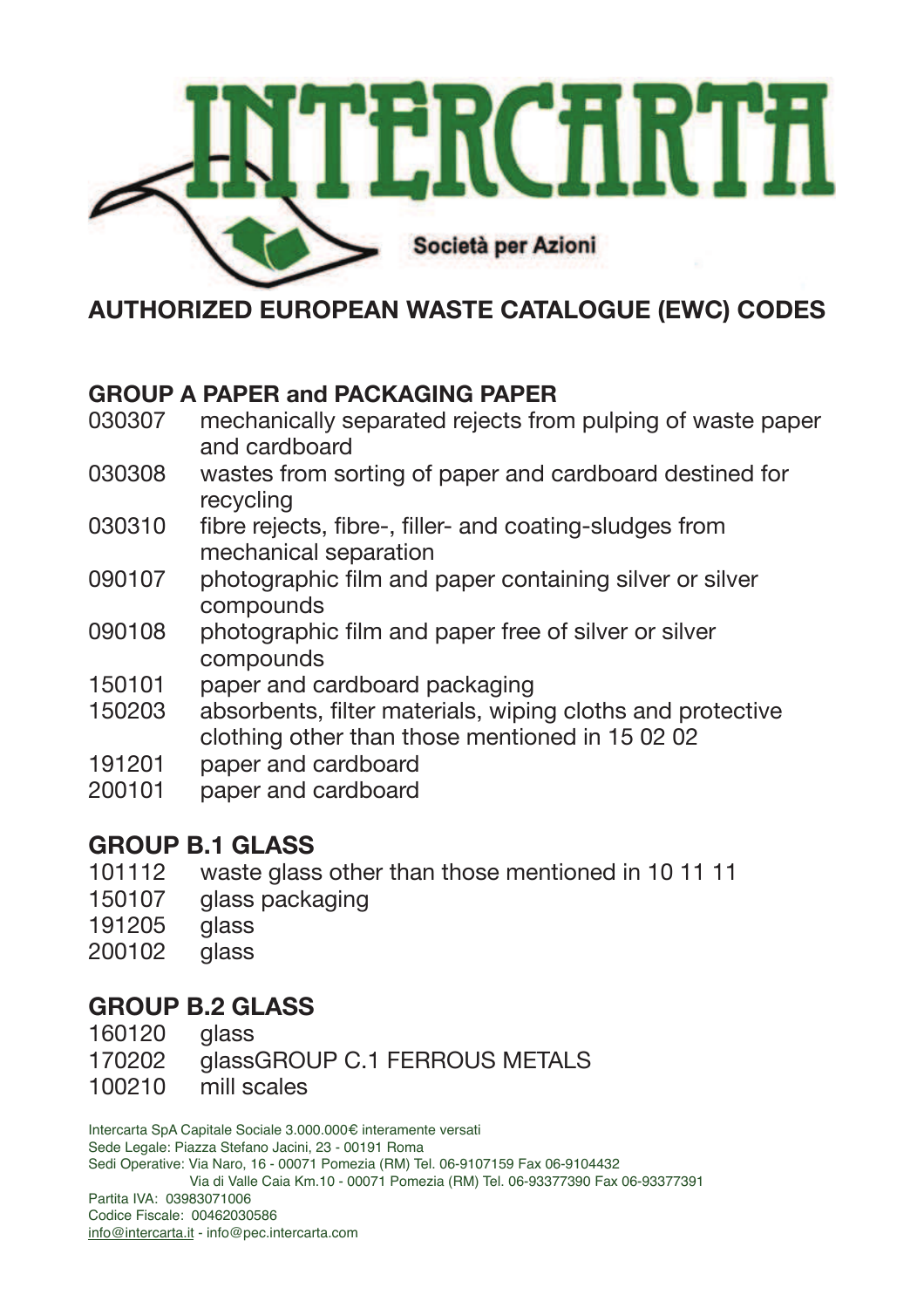

- 100299 wastes not otherwise specified
- 120101 ferrous metal filings and turnings
- 120102 ferrous metal dust and particles
- 120199 wastes not otherwise specified
- 170405 iron and steel
- 191202 ferrous metal
- 200140 metals

#### **GROUP C.2 FERROUS METALS**

160117 ferrous metal

#### **GROUP D.1 NON-FERROUS METALS**

- 090199 wastes not otherwise specified (Lastre offset alluminio)
- 110501 hard zinc
- 120103 non-ferrous metal filings and turnings
- 150104 metallic packaging
- 170401 copper, bronze, brass
- 170402 aluminium
- 170403 lead
- 170404 zinc
- 170406 tin
- 170407 mixed metals
- 170411 cables other than those mentioned in 17 04 10
- 191002 non-ferrous waste
- 191203 non-ferrous metal

# **GROUP D.2 NON-FERROUS METALS**

- 160118 non-ferrous metal
- 160122 components not otherwise specified

Intercarta SpA Capitale Sociale 3.000.000€ interamente versati Sede Legale: Piazza Stefano Jacini, 23 - 00191 Roma Sedi Operative: Via Naro, 16 - 00071 Pomezia (RM) Tel. 06-9107159 Fax 06-9104432 Via di Valle Caia Km.10 - 00071 Pomezia (RM) Tel. 06-93377390 Fax 06-93377391 Partita IVA: 03983071006 Codice Fiscale: 00462030586 info@intercarta.it - info@pec.intercarta.com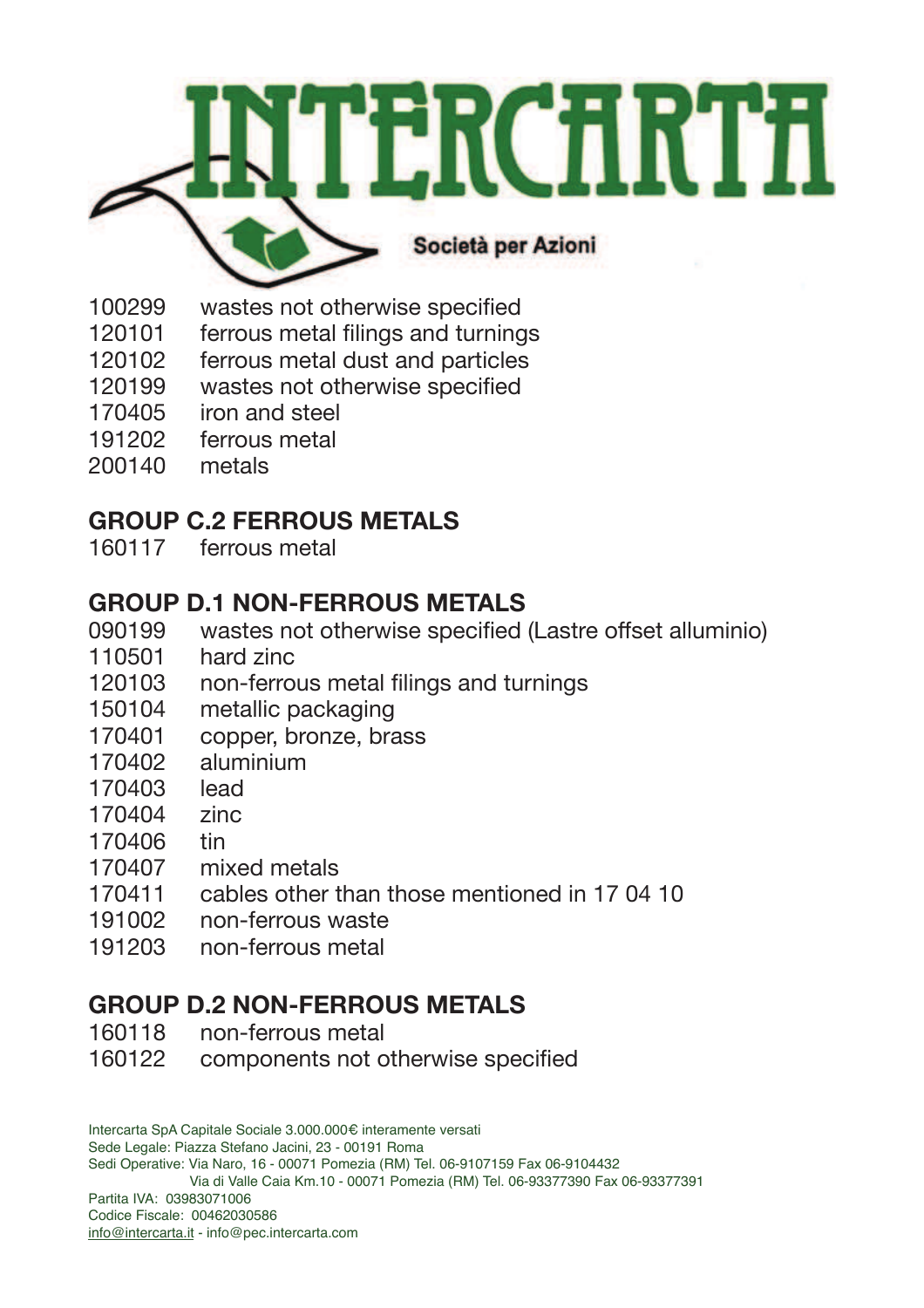

160216 components removed from discarded equipment other than those mentioned in 16 02 15

# **GROUP E.1 PLASTIC and PLASTIC PACKAGING**

- 020104 waste plastics (except packaging)
- 150102 plastic packaging
- 170203 plastic
- 191204 plastic and rubber
- 200139 plastics

# **GROUP E.2 PLASTIC and PLASTIC PACKAGING**

- 160119 plastic
- 160216 components removed from discarded equipment other than those mentioned in 16 02 15

# **GROUP F MIXED**

- 150105 composite packaging
- 150106 mixed packaging
- 191212 other wastes (including mixtures of materials) from mechanical treatment of wastes other than those mentioned in 19 12 11
- 200307 bulky waste

# **GROUP G INERTS**

- 101311 wastes from cement-based composite materials other than those mentioned in 10 13 09 and 10 13 10
- 170101 concrete
- 170102 bricks
- 170103 tiles and ceramics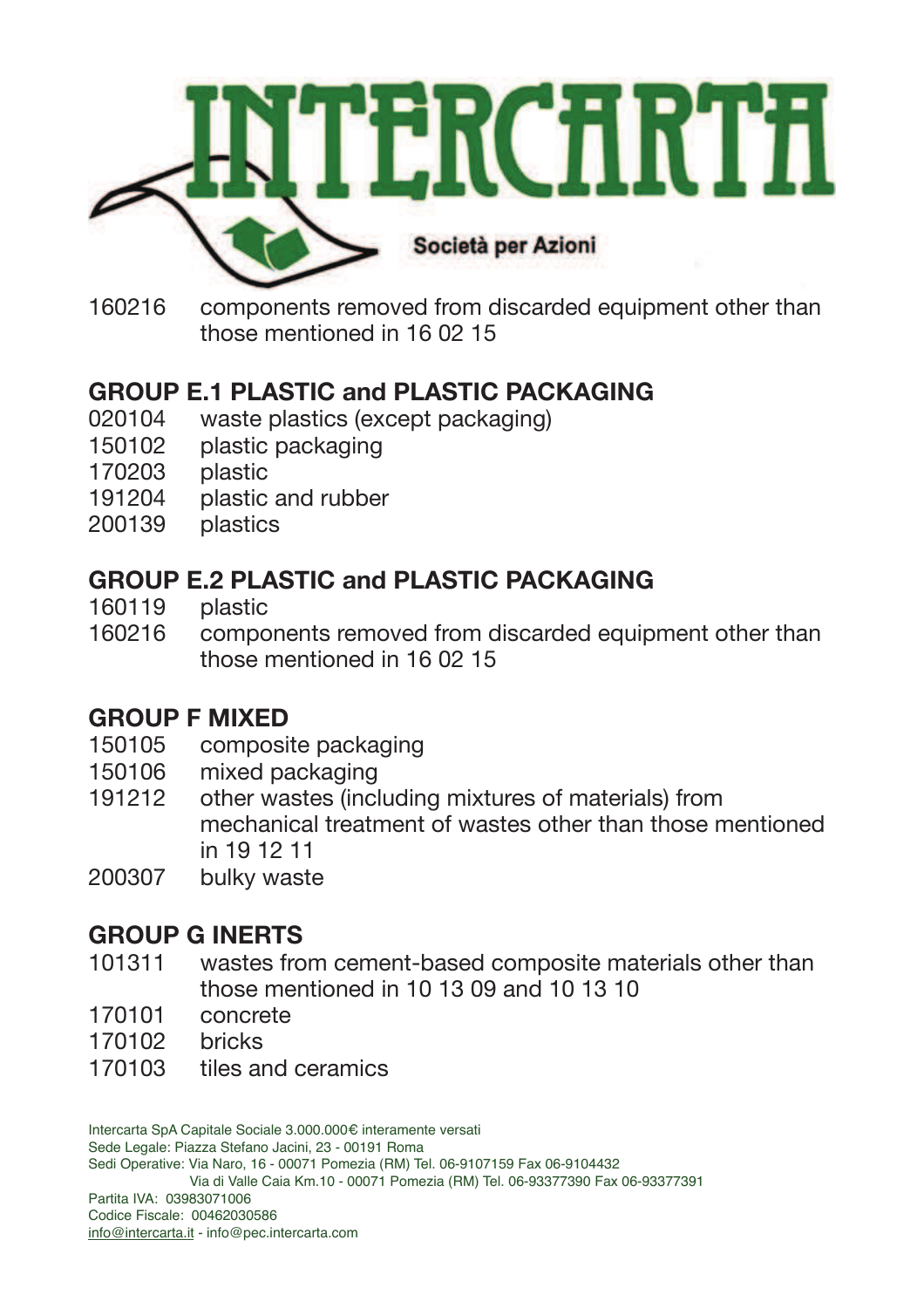

- 170107 mixtures of concrete, bricks, tiles and ceramics other than those mentioned in 17 01 06
- 170802 gypsum-based construction materials other than those mentioned in 17 08 01
- 170904 mixed construction and demolition wastes other than those mentioned in 17 09 01, 17 09 02 and 17 09

# **GROUP H.1 and H.2 TEXTILE**

- 040209 wastes from composite materials (impregnated textile, elastomer, plastomer)
- 040221 wastes from unprocessed textile fibres
- 040222 wastes from processed textile fibres
- 200110 clothes
- 200111 textiles
- 160122 components not otherwise specified

# **GROUP I WOOD**

- 030105 sawdust, shavings, cuttings, wood, particle board and veneer other than those mentioned in 03 01 04
- 150103 wooden packaging
- 170201 wood
- 200138 wood other than that mentioned in 20 01 37

# **GROUP L R.A.E.E.**

- 080318 waste printing toner other than those mentioned in 08 03 17
- 160214 discarded equipment other than those mentioned in 16 02 09 to 16 02 13
- 160216 components removed from discarded equipment other than those mentioned in 16 02 15

Intercarta SpA Capitale Sociale 3.000.000€ interamente versati Sede Legale: Piazza Stefano Jacini, 23 - 00191 Roma Sedi Operative: Via Naro, 16 - 00071 Pomezia (RM) Tel. 06-9107159 Fax 06-9104432 Via di Valle Caia Km.10 - 00071 Pomezia (RM) Tel. 06-93377390 Fax 06-93377391 Partita IVA: 03983071006 Codice Fiscale: 00462030586